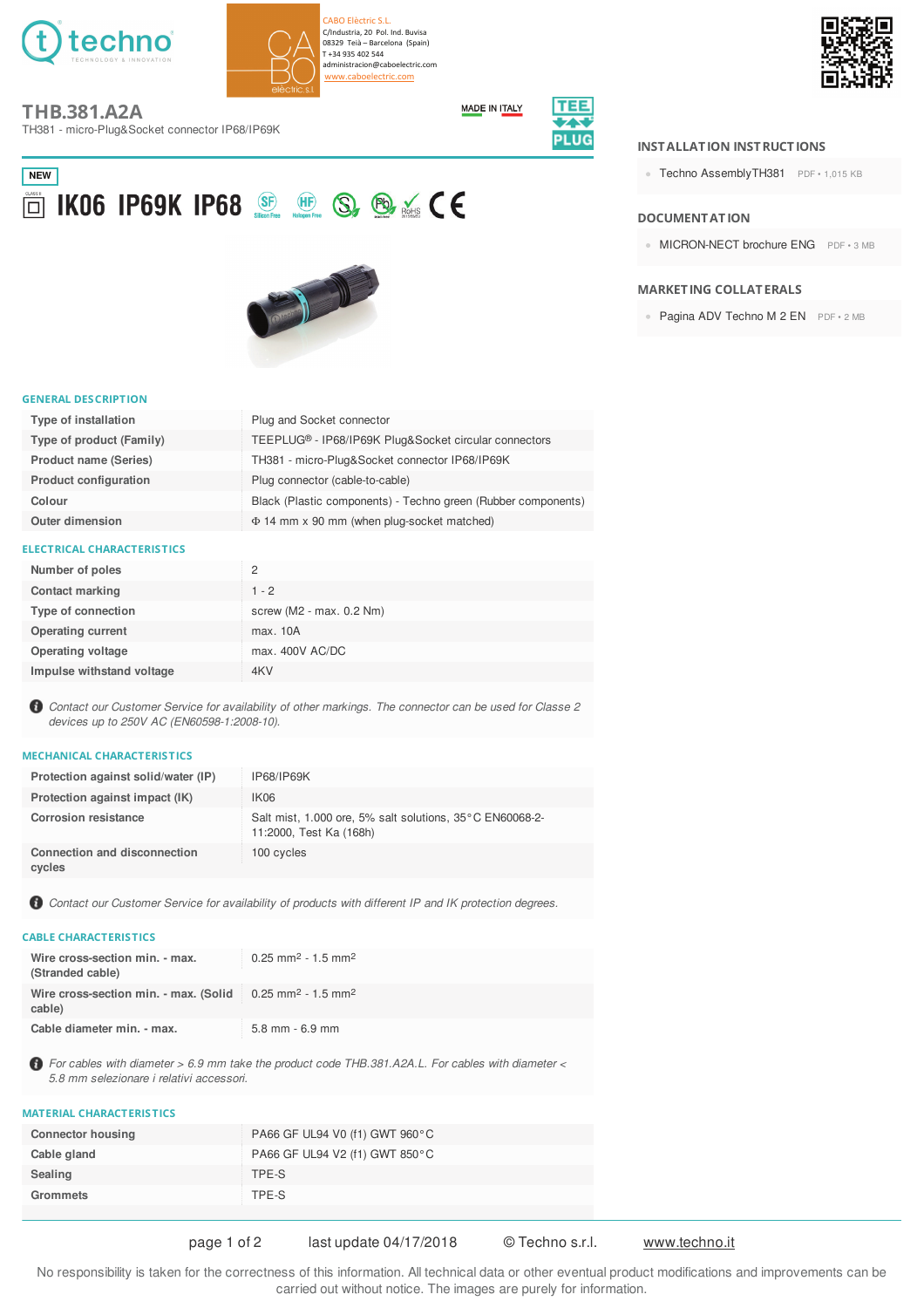

CABO Elèctric S.L.<br>C/Industria, 20 Pol. Ind. Buvisa<br>08329 Teià – Barcelona (Spain)<br>T +34 935 402 544<br>administracion@caboelectric.com caboelectric.com

| F<br>П | $\Rightarrow$ | П |
|--------|---------------|---|
| ۰.     |               | κ |
|        |               |   |
|        | ٠IJ<br>Œ.     | Ÿ |

|                                   | electric.s.l.                    |
|-----------------------------------|----------------------------------|
| Contacts                          | CuZn (silver plated)             |
| <b>Screws</b>                     | Steel (rivestimento Zinco)       |
| Impulse withstand category        | $\mathsf{I}$                     |
| <b>Pollution degree</b>           | 2                                |
| <b>Material properties</b>        | Halogen Free - Silicone Free     |
| T marking                         | T 125 $\degree$ C                |
| Operating temperature range       | $-40\degree C$ / $+125\degree C$ |
| <b>Proof Tracking Index (PTI)</b> | <b>PTI 175</b>                   |

Contact our Customer Service for more information on additional tests and approvals.

#### **INDUSTRY STANDARDS**

| <b>Standard number</b>       | EN 61984:2009            |
|------------------------------|--------------------------|
| <b>PACKAGING INFORMATION</b> |                          |
| Packaging method             | not assembled components |
| Quantity (product/box)       | 200 products/box         |

No responsibility is taken for the correctness of this information. All technical data or other eventual product modifications and improvements can be carried out without notice. The images are purely for information.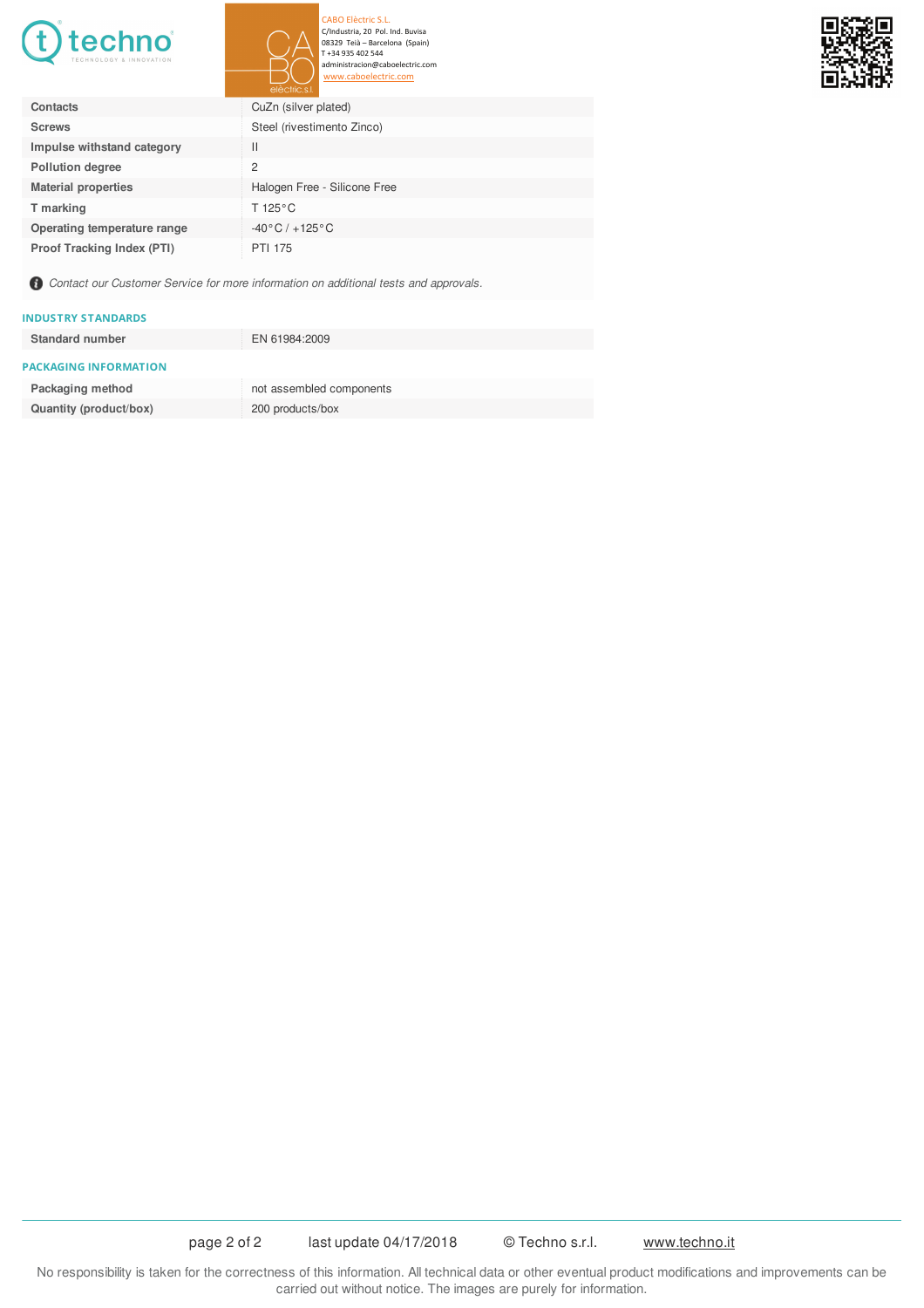

CARO Elèctric S.L. C/Industria, 20 Pol. Ind. Buvisa 08329 Teià - Barcelona (Spain) T +34 935 402 544 administracion@caboelectric.com w.caboelectric.com



# **THB.381.B2A**

TH381 - micro-Plug&Socket connector IP68/IP69K



# **NEW** O KO6 IP69K IP68 & B S & CE



#### **GENERAL DESCRIPTION**

| Type of installation         | Plug and Socket connector                                     |
|------------------------------|---------------------------------------------------------------|
| Type of product (Family)     | TEEPLUG® - IP68/IP69K Plug&Socket circular connectors         |
| <b>Product name (Series)</b> | TH381 - micro-Plug&Socket connector IP68/IP69K                |
| <b>Product configuration</b> | Socket connector (cable-to-cable)                             |
| Colour                       | Black (Plastic components) - Techno green (Rubber components) |
| <b>Outer dimension</b>       | $\Phi$ 14 mm x 90 mm (when plug-socket matched)               |

#### **ELECTRICAL CHARACTERISTICS**

| Number of poles           | 2                            |
|---------------------------|------------------------------|
| <b>Contact marking</b>    | $1 - 2$                      |
| Type of connection        | screw ( $M2 - max. 0.2 Nm$ ) |
| <b>Operating current</b>  | max. 10A                     |
| Operating voltage         | max. 400V AC/DC              |
| Impulse withstand voltage | 4KV                          |

Contact our Customer Service for availability of other markings. The connector can be used for Classe 2 devices up to 250V AC (EN60598-1:2008-10).

#### **MECHANICAL CHARACTERISTICS**

| Protection against solid/water (IP)           | IP68/IP69K                                                                          |
|-----------------------------------------------|-------------------------------------------------------------------------------------|
| Protection against impact (IK)                | IK <sub>06</sub>                                                                    |
| <b>Corrosion resistance</b>                   | Salt mist, 1.000 ore, 5% salt solutions, 35°C EN60068-2-<br>11:2000, Test Ka (168h) |
| <b>Connection and disconnection</b><br>cycles | 100 cycles                                                                          |

Contact our Customer Service for availability of products with different IP and IK protection degrees.

#### **CABLE CHARACTERISTICS**

| Wire cross-section min. - max.<br>(Stranded cable)                                                   | $0.25$ mm <sup>2</sup> - 1.5 mm <sup>2</sup> |
|------------------------------------------------------------------------------------------------------|----------------------------------------------|
| Wire cross-section min. - max. (Solid $\approx 0.25$ mm <sup>2</sup> - 1.5 mm <sup>2</sup><br>cable) |                                              |
| Cable diameter min. - max.                                                                           | $5.8$ mm $-6.9$ mm                           |

**6** For cables with diameter > 6.9 mm take the product code THB.381.B2A.L. For cables with diameter < 5.8 mm selezionare i relativi accessori.

## **MATERIAL CHARACTERISTICS**

| <b>Connector housing</b> | PA66 GF UL94 V0 (f1) GWT 960°C |
|--------------------------|--------------------------------|
| Cable gland              | PA66 GF UL94 V2 (f1) GWT 850°C |
| Sealing                  | TPE-S                          |
| Grommets                 | TPE-S                          |
|                          |                                |

# page 1 of 2

last update 04/20/2018

© Techno s.r.l.

www.techno.it

No responsibility is taken for the correctness of this information. All technical data or other eventual product modifications and improvements can be carried out without notice. The images are purely for information.

#### **INSTALLATION INSTRUCTIONS**

• Techno AssemblyTH381 PDF · 1,015 KB

#### **DOCUMENT AT ION**

• MICRON-NECT brochure ENG PDF · 3 MB

#### **MARKETING COLLATERALS**

• Pagina ADV Techno M 2 EN PDF · 2 MB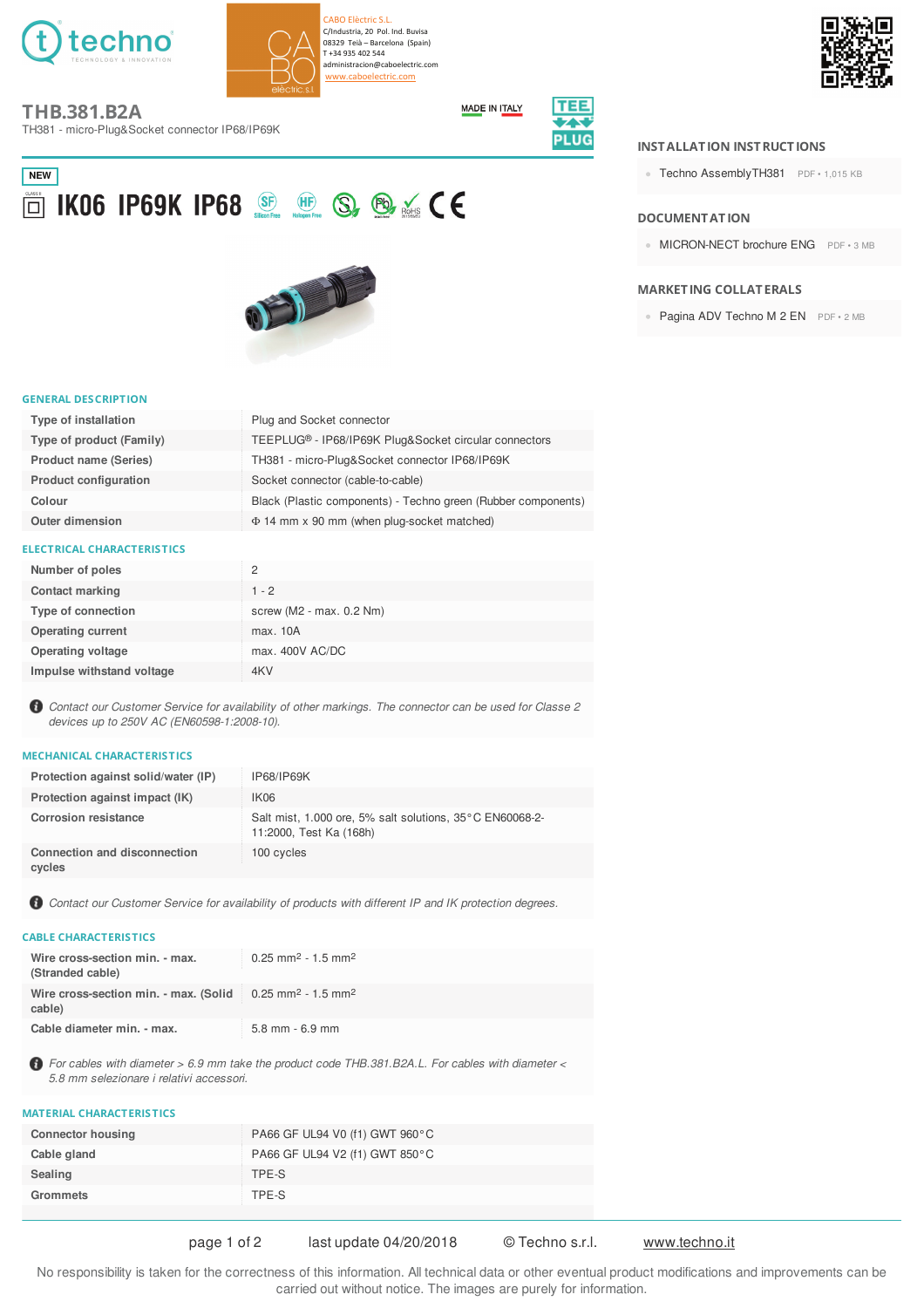

CABO Elèctric S.L.<br>C/Industria, 20 Pol. Ind. Buvisa<br>08329 Teià – Barcelona (Spain)<br>T +34 935 402 544 dministracion@caboelectric.com aboelectric.com

IП

|                                   | electric.s.l.                    |
|-----------------------------------|----------------------------------|
| Contacts                          | CuZn (silver plated)             |
| <b>Screws</b>                     | Steel (rivestimento Zinco)       |
| Impulse withstand category        | $\mathbf{H}$                     |
| <b>Pollution degree</b>           | 2                                |
| <b>Material properties</b>        | Halogen Free - Silicone Free     |
| T marking                         | T 125 $\degree$ C                |
| Operating temperature range       | $-40\degree C$ / $+125\degree C$ |
| <b>Proof Tracking Index (PTI)</b> | <b>PTI 175</b>                   |

Contact our Customer Service for more information on additional tests and approvals.

#### **INDUSTRY STANDARDS**

| <b>Standard number</b>       | EN 61984:2009            |
|------------------------------|--------------------------|
| <b>PACKAGING INFORMATION</b> |                          |
| Packaging method             | not assembled components |
| Quantity (product/box)       | 200 products/box         |

No responsibility is taken for the correctness of this information. All technical data or other eventual product modifications and improvements can be carried out without notice. The images are purely for information.